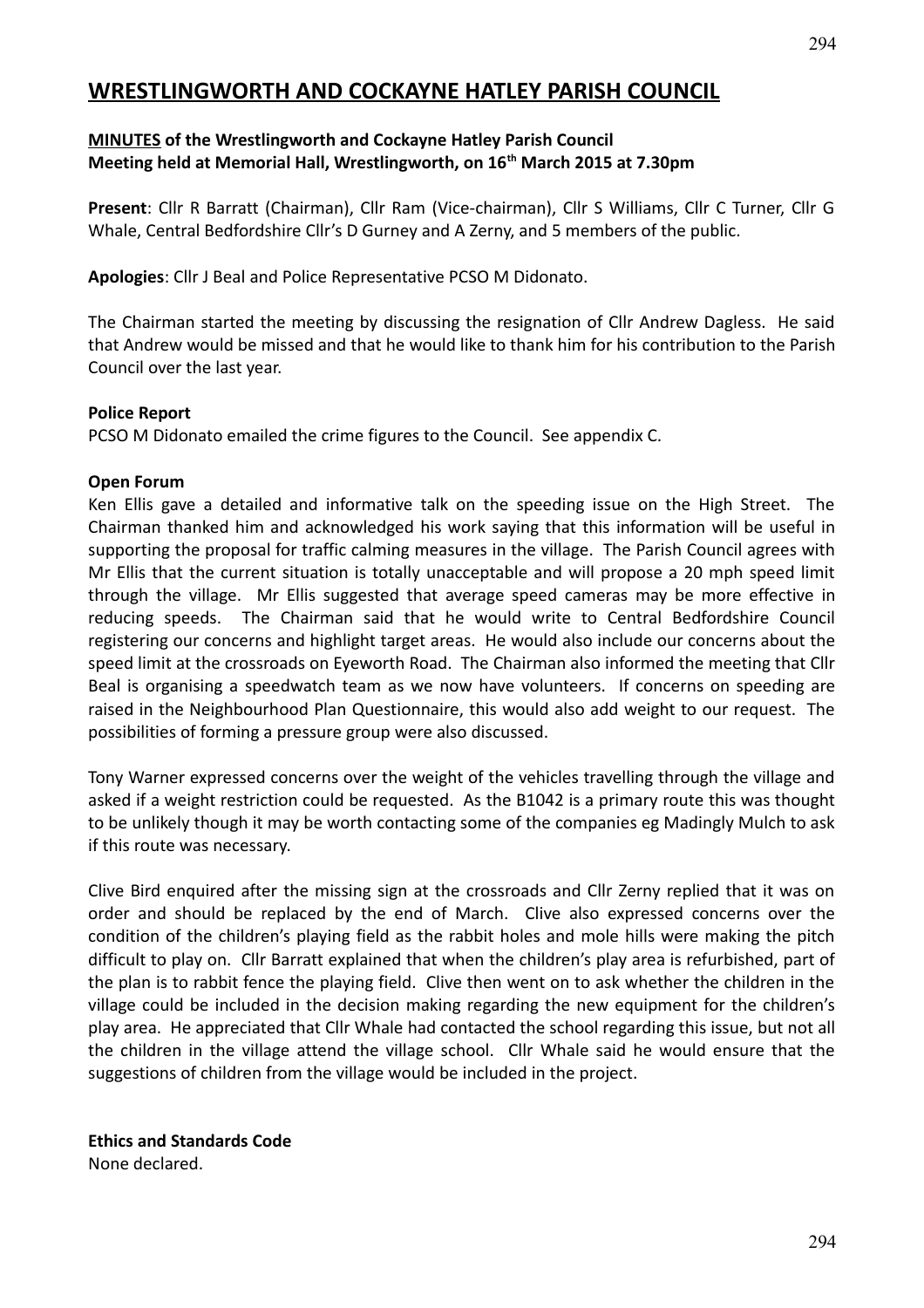#### **Minutes of Previous Meeting**

The minutes of the Parish Council meeting held on 19<sup>th</sup> January, having been previously circulated, were taken as read and signed as a true and accurate record.

#### **Matters arising & Chairman's report**

Since the 19<sup>th</sup> January meeting I have,

Produced a 'Parish Council Update' for inclusion in the Village Link following last meeting. Attended a meeting to discuss the ongoing maintenance of the Parish Council website so that it is updated more regularly and becomes a source of information / communication for residents. Cleared the drainage gully at the end of Butchers Lane to stop run off water flowing into the road. Wrote to CBC Planning team to register our concerns over 'Call for Sites' communication and potential conflict with our Neighbourhood Plan process.

Met with resident to discuss concerns over traffic speed and review newly obtained data with a view to include this in support of our forthcoming request to CBC to change speed limits.

Followed up with CBC regarding the Allotment application. Response received to be discussed at this meeting.

Followed up with Neil Hollis of Amey regarding the postponement of the work remedying the brook erosion in the vicinity of 1 High Street planned to commence on  $16<sup>th</sup>$  February. New date is now 31<sup>st</sup> March.

Met with Parish Clerk to review impact of Andrew's resignation and determine who would cover his activities.

Followed up on work to install pavement in vicinity of 75a High Street. Advised this is planned before end of May.

Held a councillors Management meeting to review how we operate with current vacancy in the lead up to the election in May.

Sorted out a solution regarding residents concern over an Elder tree left in 'no mans land' by rabbit fence installed in school playing field.

Documented the work plan for the Parish Tidy up and ordered skips and cones.

Cllr Williams said that she was still in contact with Kevin Millard regarding the Memorial Hall Constitution and the issue of insurance to protect Committee members.

#### **Portfolios**

Children's play area – Cllr Whale said that he had canvassed opinions on the equipment to be used from a few people but that there was more to do. He discussed with Clive Bird the possibilities of a goal and its location on the playing field. Cllr Whale then said that once the Neighbourhood Plan Questionnaires had been analysed, it would be useful to see if the children's play area had been highlighted as important to the residents. If this was the case, it would help in gaining a grant for the new equipment. Cllr Whale also said that he would be happy to continue representing the Parish Council on the Memorial Hall Committee. **ACTION GW**

Flood Risk – Cllr Barratt told the meeting that he had received a report from consultants identifying flood risks to the parish. It gave various scenarios and made suggestions which included upgrading culverts, installing bund walls to hold back water. It also highlighted the need for continuous maintenance to the brook. The culvert at Butcher's Lane, which is too narrow, was not addressed and Cllr Barratt was going to pursue this matter. Cllr Gurney also gave her support to the maintenance of the brook as she felt the condition in certain places was unacceptable. **ACTION RB**

Brook Maintenance – Cllr Barratt said that Maintenance work is understood to start on the brook in the vicinity of 3 High Street at the end of March starting in the Easter Holidays.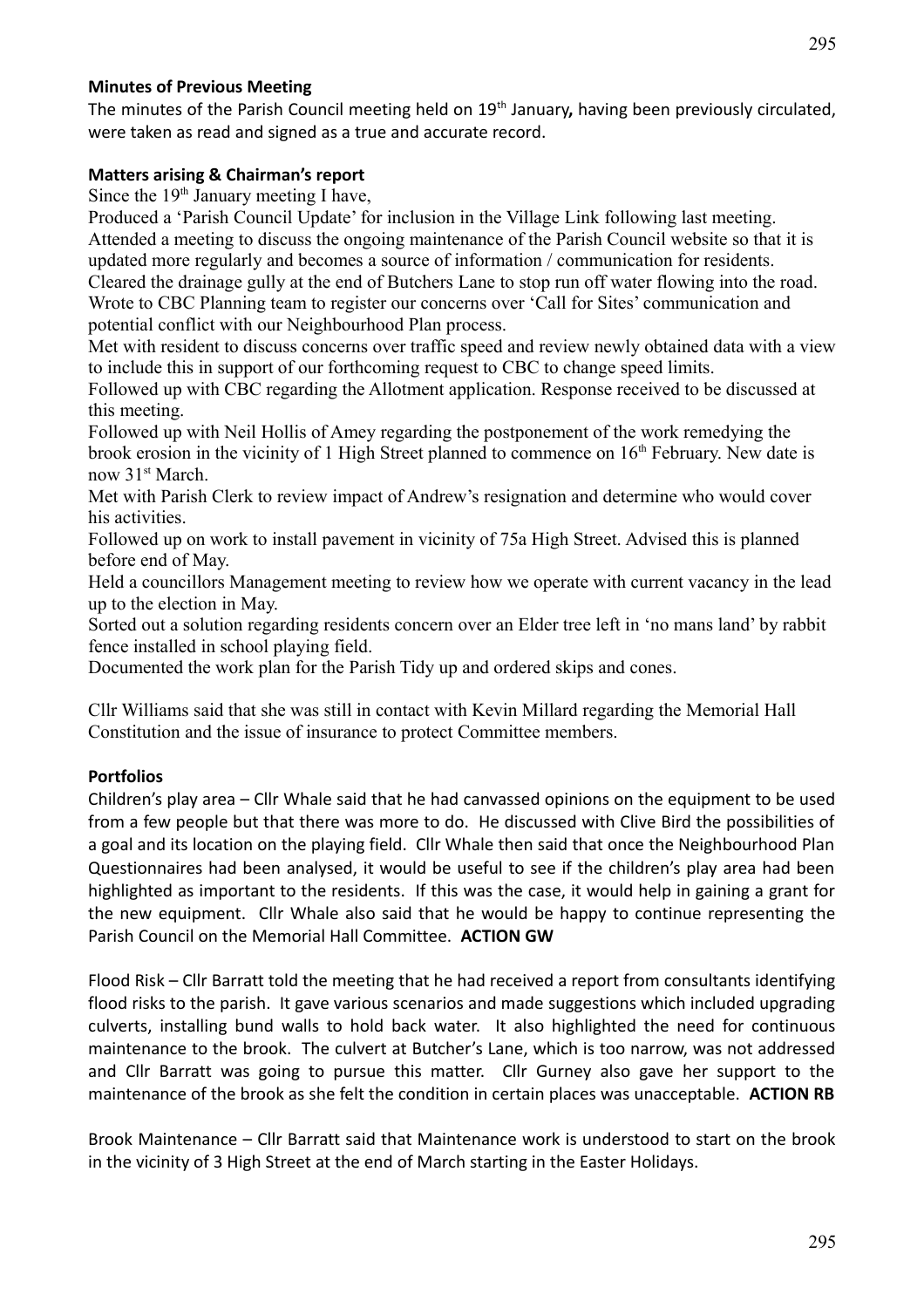New Grass Cutting Contractor – The Clerk informed the Council that she had contacted David Granger to inform him of new grass cutting contract (2 year contract fixed price) and asked him to start the cutting whenever appropriate safeguarding the spring bulbs.

Forthcoming Election – the Councillors discussed how best to promote this and decided that promotion through Parish Website, noticeboard, facebook page and Chairman's email distribution list would be best. **ACTION GW, RB, CD**.

The Risk Register was then discussed and reviewed. Councillors asked for an Asset Register to be updated and distributed. **ACTION CD**

Highways – As there was no report for the meeting, John Beal requested to circulate an update on the Speed watch team and also the bus shelter by email as soon as possible. **ACTION JB**

#### **Clerk's report**

- Forwarded relevant emails to Parish Councillors
- Completed minutes, agenda, budget and financial statement for March's meeting
- Reconciled bank statement with cheques written
- Updated noticeboard
- Forwarded planning applications to Cllr's Ram and Turner
- Emailed Jim Hawkins copy of parish council minutes for web site
- Informed Mr Granger of new grass cutting contract requesting cuts start when appropriate for new season
- Contacted E-on lighting to discuss new charges and possibility of fixed rates
- Attended meeting with Chairman
- Amended Risk Register with help from Cllr Williams
- Liaised with Lighting maintenance contractor repairs to bus shelter light
- Given all playground quotes to Cllr Whale and sent summary report to Councillors on findings

#### **Neighbourhood Development Plan- Steering group report**

Since the last meeting Andrew Dagless has resigned from the Steering Group and the Council. It is of concern to the Council as well as the Steering Group how this situation is covered. Inquiries about what it is best to do are being made, which hopefully will include a meeting of the Council Chair and the Chair and Vice chair of the Steering Group. It is intended to obtain the views of the Steering Group at the next meeting on 16 April. Thoughts from that meeting will be put to the May Council meeting.

The work of the Steering group is progressing as intended.

# The Parish Survey is being completed now. It is planned to present the basic survey results at the Steering Group meeting on 16 April, and to the Council at its May meeting.

# A meeting is being held with Geoff Whale on 23 March to see how we can streamline communications of the Steering Group with residents. To obtain the necessary support from them we will need to keep in regular contact in a variety of ways.

# At the last Council meeting the need was raised of having a budget for the Neighbourhood Plan. The Vice Chair has produced an outline for an overall Budget which has been discussed with the Chair. It comes approximately to £4300. This sum is a useful a guide to the overall costs involved. Please note it does not include any outlay for expert or consultancy support which may arise.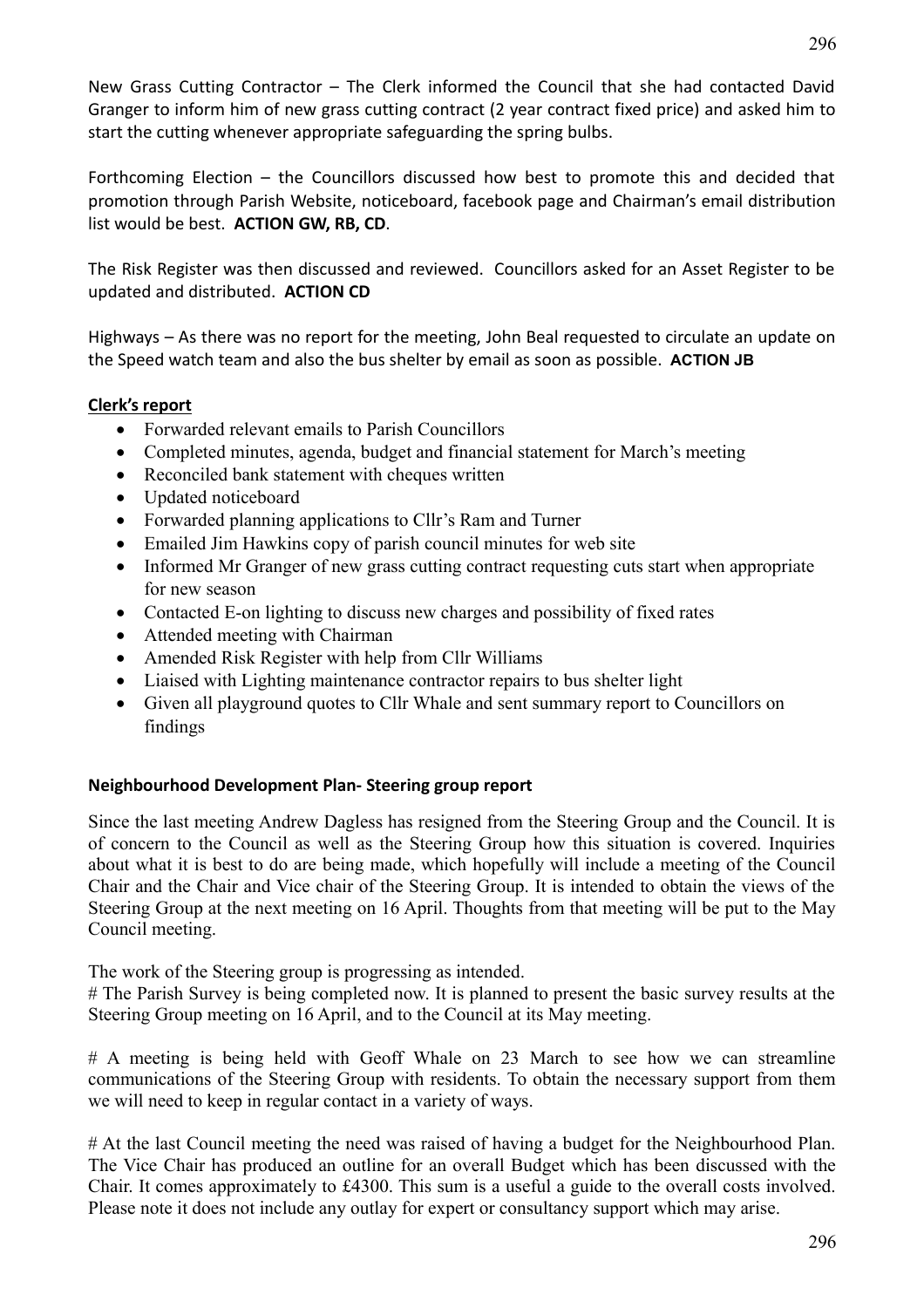# Part of preparing the plan is the creation of an evidence base, from which the draft plan will be developed. We are in a position to begin this now. The intention is to have some preliminary work to show to the Steering Group on 16 April.

The next meeting of the Steering Group will be in an experimental 'open form'. The Council was then asked how proceedings should happen. The two basic possibilities seem to be that people can attend and not contribute at all, or there is an initial Open Forum as at Council meetings. The Parish Council decided on the latter option so that the public could make contributions during an open forum.

#### **Planning**

See appendix B

Cllr Ram informed the Council that there had been one planning application (Cockayne Hatley) since the Council last met which the Planning committee had given approval for.

#### **Finance**

Payments Approved - See appendix A.

The draft budget was agreed to in principle, however it was felt more appropriate for it to be formally adopted after the elections in May– see appendix E.

Cllr Williams talked through the budget for the Neighbourhood Plan. This could then be used for Government grant applications at the start of April 2015. It was noted that grants had to be used within 6 months of being issued. **ACTION SW**.

#### **Equality Issues**

No issues to report

#### **Correspondence**

Magazines and journals passed on to Councillors. The Council then discussed the application from the Marais Ensemble for a grant. It was agreed that £100 would be given towards the Potton Music Festival which takes place in Cockayne Hatley.

#### **Parish Facilities**

Cllr Barratt informed the Parish Council that the request for the old tree nursery land to be leased to the Parish Council for allotments had been turned down. Central Bedfordshire Council said that they were allocating this land for affordable housing. However, CBC were able to offer a lease on Miss Mays Meadow (at the back of the old tree nursery land) for allotments instead. The Parish Council were disappointed with this response as the old tree nursery land was ideal for allotments due to the condition of the soil and also the availability of water. Cllr Ram then questioned whether the allocation for affordable housing was for the parish (the last housing needs survey highlighted the need for 4 units required for local residents) or if this was a general central Bedfordshire build. It was decided that a meeting should be held with Andrew Gordon, Cllr's Barratt and Ram and also Central Beds Cllr Gurney. **ACTION RB & RR**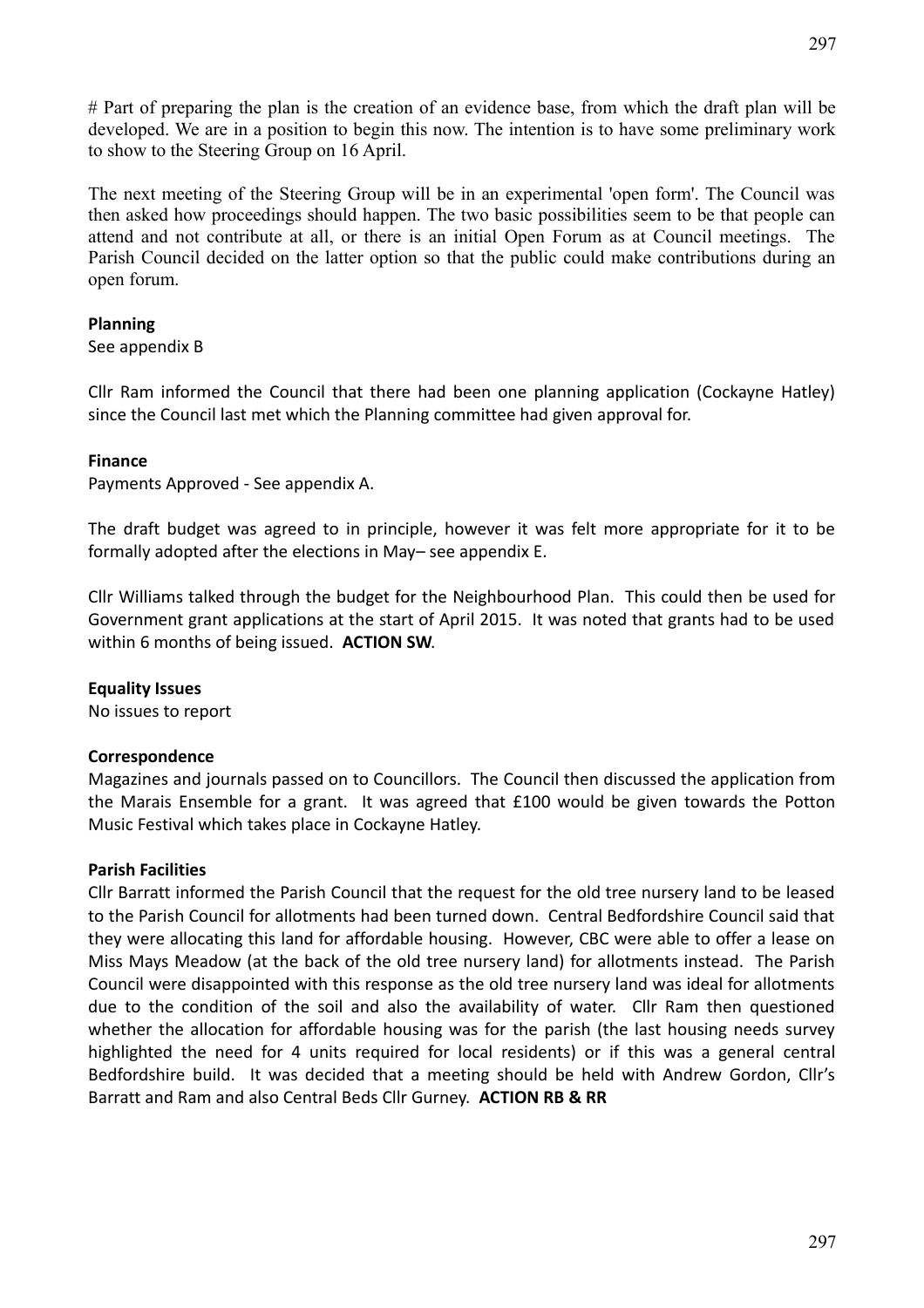A discussion on the new footpath on the High Street opposite Braggs Lane then took place. Cllr Barratt was under the impression that this new footpath was being completed in May though Cllr Zerny said he thought the footpath was not going ahead. Cllr Zerny to update the Council when he found out the current situation.

#### **Parish Website**

Jim Hawkins has had a meeting with Cllr Whale to transfer responsibility for the website to the Parish Council.

#### **Date of Next Meeting** – 20<sup>th</sup> April 2015 (closed meeting)

11<sup>th</sup> May 2015 (open meeting) AGM followed by Parish Council meeting - Memorial Hall, Wrestlingworth There being no further business, the meeting closed at 9.25pm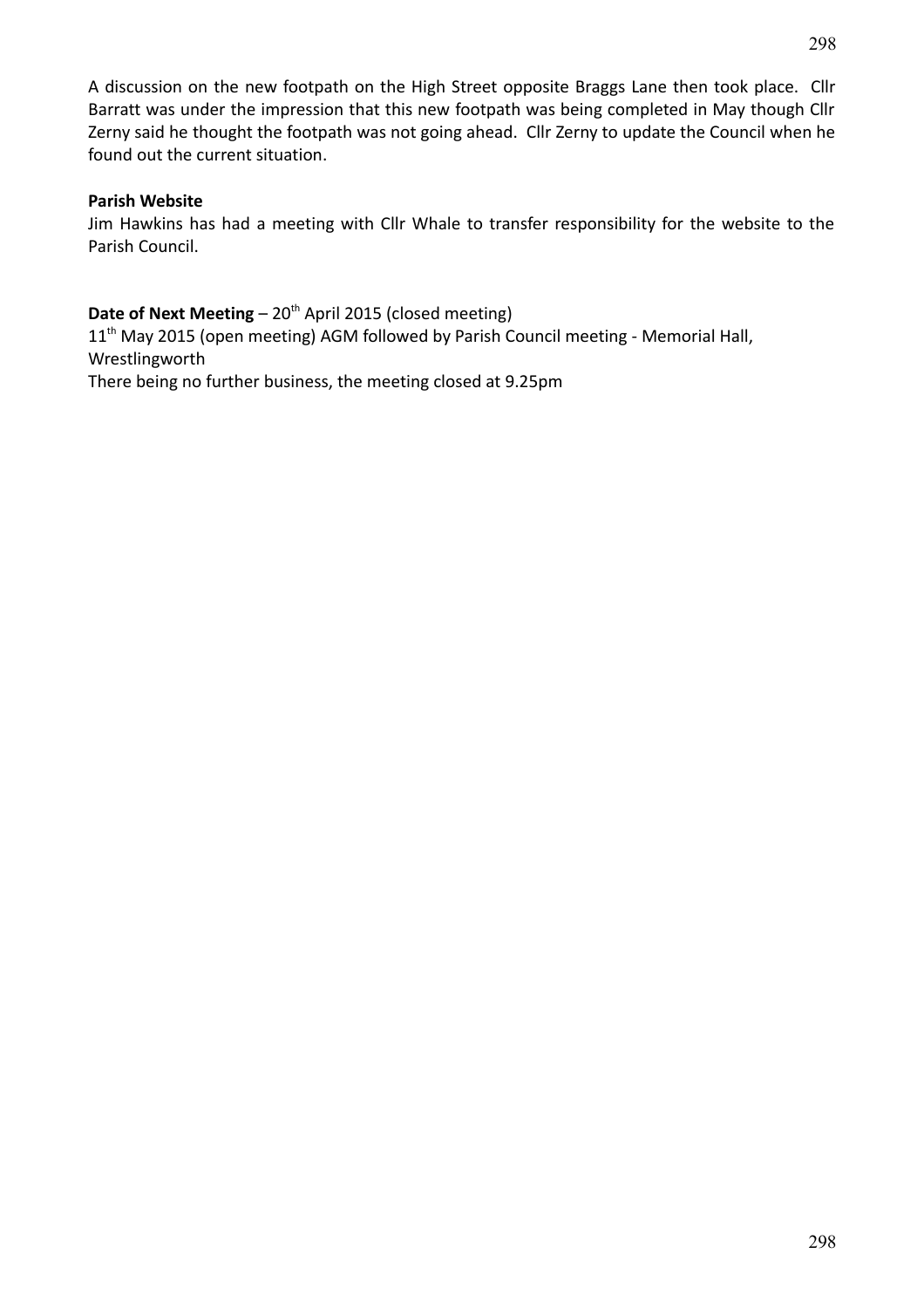# **Financial Report – March 2015**

|              | The following accounts are to be paid and I need to request the council's endorsement. |        |
|--------------|----------------------------------------------------------------------------------------|--------|
| ∣ February & | E-on D/Debit                                                                           | 165.39 |

| <b>February &amp;</b><br>March | E-ON D/DEDIT                                                           | 165.39 |
|--------------------------------|------------------------------------------------------------------------|--------|
| February &<br>March            | Clerk's Salary D/Debit                                                 | 382.64 |
| February &<br>March            | Clerk's expenses                                                       | 31.59  |
| February                       | D J Granger - wild area at St John's Church                            | 138.00 |
| February &<br>March            | Terry Seymour – lighting maintenance                                   | 64.50  |
| February &<br>March            | <b>Hall Hire</b>                                                       | 27.00  |
| January                        | Computer Experience - Neighbourhood Plan Advice                        | 40.00  |
| 2014                           | Clerk's salary backdated for 2014                                      | 550.32 |
| February                       | Bedford Business Support Services Ltd -<br>Neighbourhood Plan Printing | 198.00 |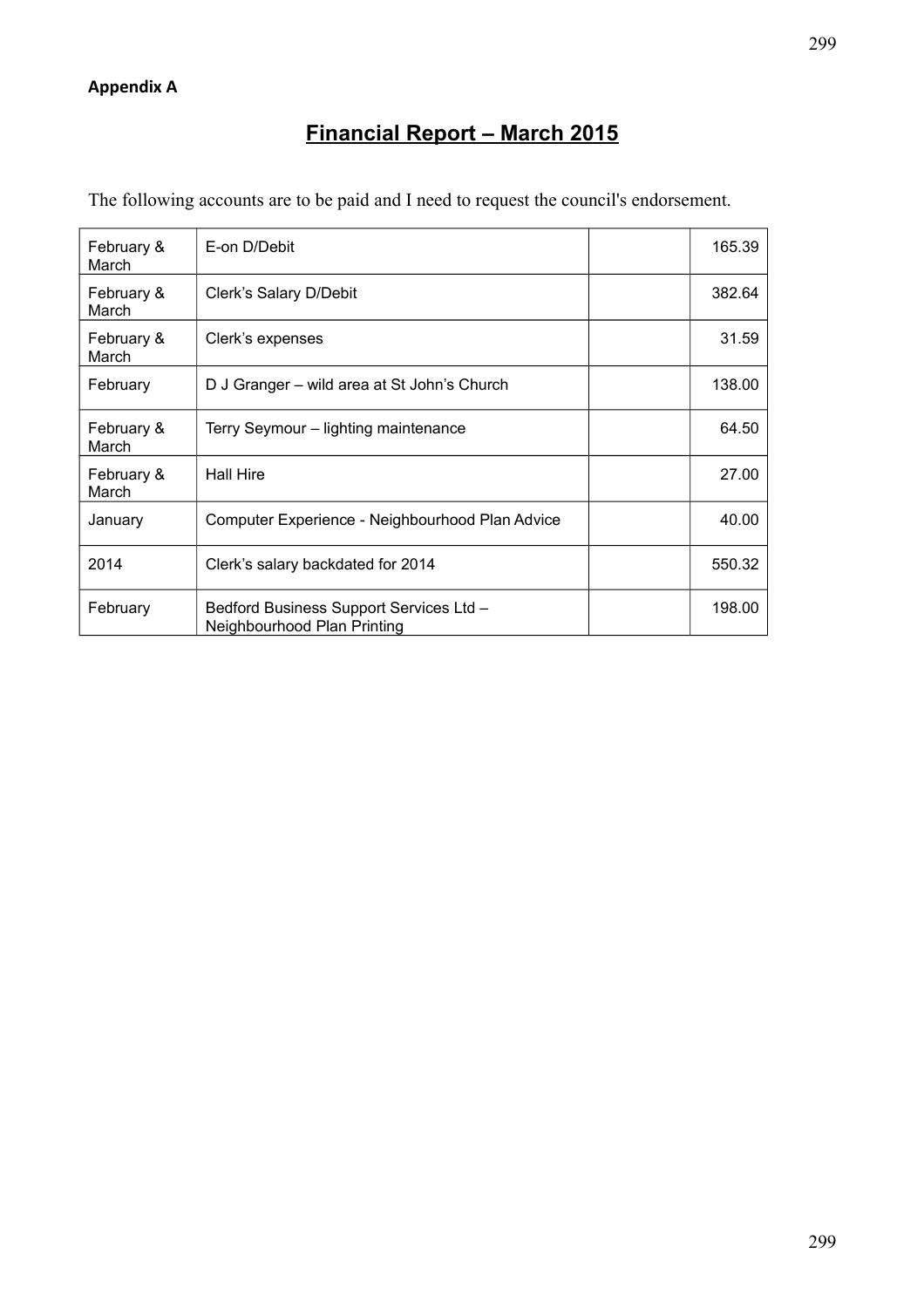#### **Appendix B**

#### **Wrestlingworth and Cockayne Hatley Parish Council Planning Applications 2014-2015**

300

|         |                 |             |                                                                                                              | <b>Response</b>              |                               |
|---------|-----------------|-------------|--------------------------------------------------------------------------------------------------------------|------------------------------|-------------------------------|
| File no | CBC No          | <b>TYPE</b> | Application                                                                                                  | <u>date</u>                  | Decision<br>W &CHPC           |
| 404     | CB/13/00022     | <b>FULL</b> | Two Storey side extension Amber Lodge,<br>Wrestlingworth                                                     |                              | Approved                      |
| 405     | CB/13/00776     | <b>FULL</b> | Two Storey side extension                                                                                    |                              | Approved                      |
| 406     | CB/TCA/13/00065 | <b>TCA</b>  | Fell one corkscrew willow $\omega$ 1 Church Lane,<br>Wrestlingworth                                          |                              | Approved                      |
| 407     | CB/13/00864     | <b>FULL</b> |                                                                                                              |                              | Approved                      |
|         |                 |             | Change of use of land to a menege 39m x 20m<br>Church Farm Wrestlingworth                                    |                              |                               |
| 408     | CB/13/01609     | <b>FULL</b> | Erection of garden room at Home Farm, Cockayne<br>Hatley                                                     |                              | Approved                      |
| 409     | CB/13/02820     | <b>FULL</b> | Construct Side extension to 17 Braggs Lane                                                                   |                              | Approved                      |
| 410     | CB/13/02718     | <b>FULL</b> | Ground floor extension 120 High Street,<br>Wrestlingworth                                                    |                              | Approved                      |
| 411     | CB/13/00395     | <b>TCA</b>  | Pollard Ash trees and remove conifers from 3<br>Church Lane                                                  |                              | Approved                      |
| 412     | CB/13/03262/4   | <b>FULL</b> | Conversion of existing barns and construction of 7<br>new dwellings at Home Farm.                            |                              | Approved with<br>reservations |
| 413     | CB/13/03621     | <b>FULL</b> | 1 <sup>st</sup> floor rear extension and change of use to a self<br>contained flat                           |                              | opposed                       |
| 414     | CB/14/00399     | <b>FULL</b> | Change to outbuilding from gym at Amber Lodge                                                                | 03 March<br>2014             | Approved                      |
|         |                 |             |                                                                                                              | 03 March                     |                               |
| 415     | CB/14/00388     | <b>FULL</b> | 18 Braggs Lane. Balcony to rear                                                                              | 2014<br>13 March<br>2014 (09 | Approved                      |
|         |                 |             | Molehill Farmhouse. Change of use from                                                                       | April                        |                               |
| 416     | CB/14/00409     | <b>FULL</b> | residential to C1 business use for bed and breakfast.<br>66, High Street. Single story extension, front side | 2014?)<br>27 March           | Approved                      |
| 417     | CB/14/00605     | <b>FULL</b> | and rear                                                                                                     | 2014<br>24 March             | Approved<br>Approved with     |
| 418     | CB/14/00620     | LB          | Home Farm, 2 High Street                                                                                     | 2014                         | reservations                  |
| 419     | CB/14/00803     | <b>FULL</b> | 35, High Street. 2 storey side extension with new<br>roof. Demolish and rebuild garage.                      | 01 April<br>2014             | Approved                      |
| 420     | CB/14/00087     | <b>TPO</b>  | 87, High Street. Prune overhanging branches of Ash<br>tree.                                                  | 16 April<br>2014             | Approved                      |
|         |                 |             | The Bees House, SG19 3HJ. Erect detached 6 car                                                               | 15 May                       |                               |
| 421     | CB/14/01119     | <b>FULL</b> | garage with first floor.                                                                                     | 2014<br>06 June              | Approved                      |
| 422     | CB/14/00128     | <b>TPO</b>  | Pruning of Walnut tree at 07 Slade                                                                           | 2014<br>12 August            | Approved                      |
| 423     | CB/!4/02714     | LB          | Home farm development. Application 3                                                                         | 2014<br>18 July              | Approved                      |
| 424     | CB/14/00221     | <b>TPO</b>  | Pruning of yew tree at 09, Butchers Lane                                                                     | 2014                         | Approved                      |
| 425     | CB/14/00248     | <b>TCA</b>  | Trimming of Lime trees at St Peter's Church                                                                  | 12 August<br>2014            | Approved                      |
| 426     | CB/14/02036     | <b>FULL</b> | Church Farm. Replace existing barn<br>45, High Street, Wrestlingworth. Prune Walnut tree                     | 20 August<br>2014<br>08 Sept | Approved                      |
| 427     | CB/14/00252     | <b>TPO</b>  | in rear garden                                                                                               | 2014                         | Approved                      |
| 428     | CB/14/03290     | <b>FULL</b> | 16, Village Road, Cockayne Hatley. Single Storey<br>rear and side extension.                                 | 24 Sept<br>2014              |                               |
| 429     |                 |             | Home Farm Wrestlingworth. Appeal on application<br>2                                                         |                              | Withdrawn                     |
|         |                 |             |                                                                                                              |                              |                               |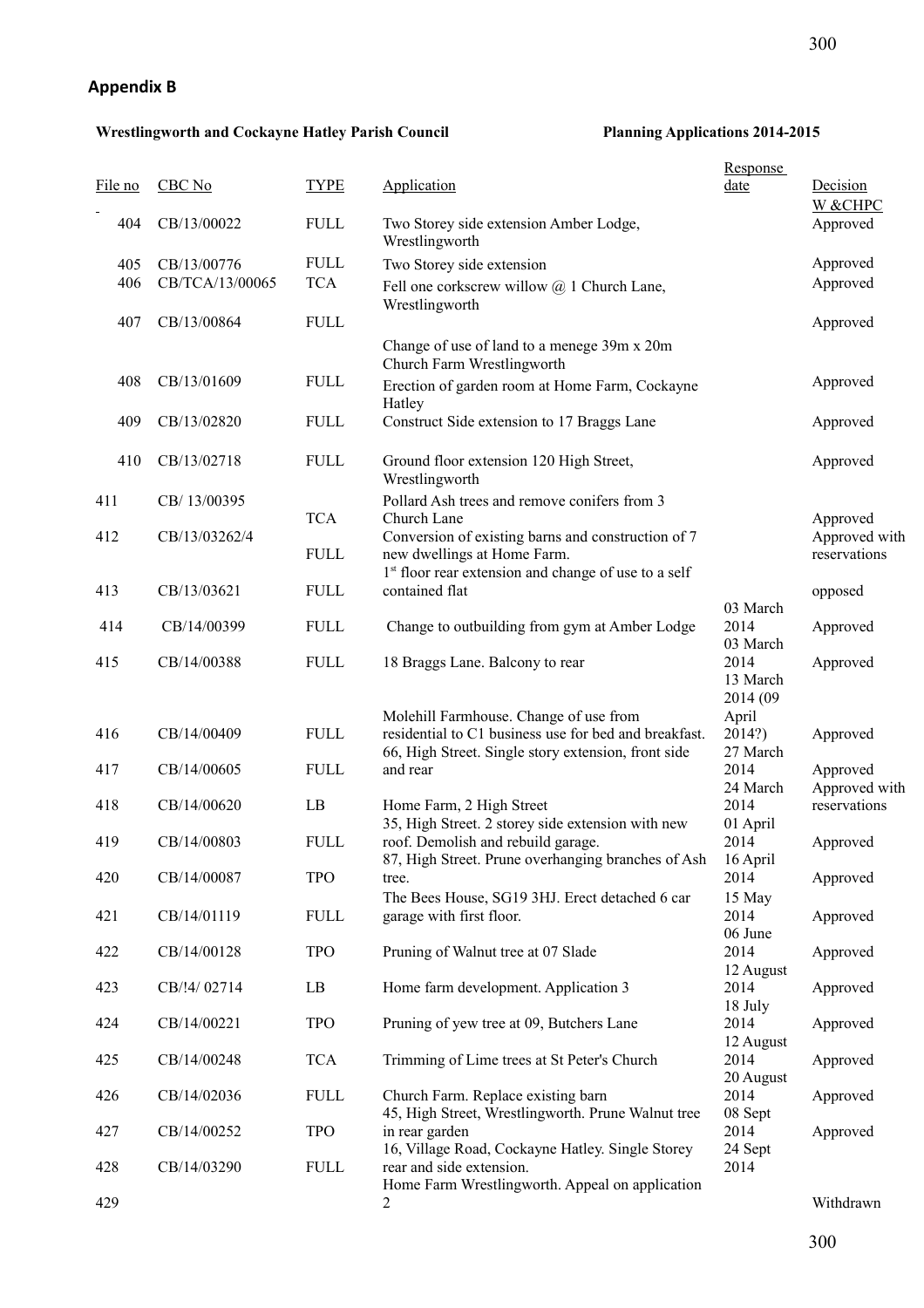|     |             |      | 5, The Slade, Wrestlingworth. Single/two story | 02 Dec |          |
|-----|-------------|------|------------------------------------------------|--------|----------|
| 430 | CB/14/04222 | FULL | extension                                      | 2014   | Approved |
|     |             |      |                                                | 25 Dec |          |
| 431 | CB/14/00474 | TCA  | 47, High Street, Wrestlingworth. Tree pruning  | 2014   | Approved |
|     |             |      |                                                | 25 Feb |          |
| 432 | CB/15/00258 | FULL | 23, Village Road, Cockayne Hatley              | 2015   | Approved |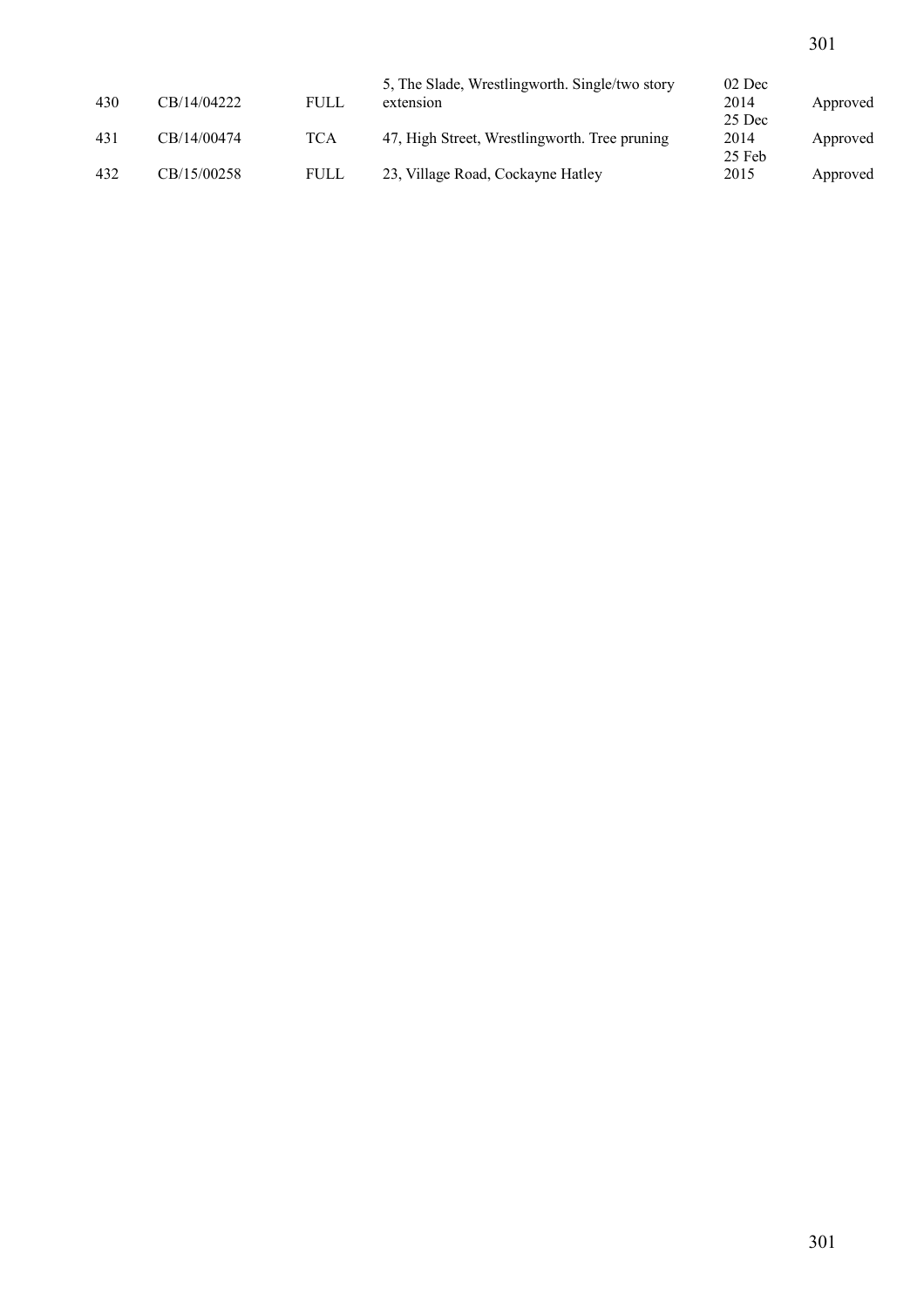#### **Appendix C**

I have provided the figures for your meeting covering from the last council meeting date that took place on 19/01/2015.

#### **Long term trend**

#### **Crime Type Breakdown in last 12 months**

| --<br><b>Financial Year</b>       |                          |   |   |    |               |   |                |                |   |   | Apr May Jun Jul Aug Sep Oct Nov Dec Jan Feb Mar Total Avg |      |
|-----------------------------------|--------------------------|---|---|----|---------------|---|----------------|----------------|---|---|-----------------------------------------------------------|------|
| Current Financial Year: 2014/2015 | 6                        |   |   |    |               |   |                |                |   |   | 15                                                        | 1.36 |
| Financial Year: 2013/2014         | J.                       | 2 |   | 2  |               |   |                |                |   |   | 11                                                        | 0.92 |
| Financial Year: 2012/2013         |                          |   |   |    |               |   |                |                |   | 2 | 11                                                        | 0.92 |
| Financial Year: 2011/2012         | 3                        |   |   | 3  | ว             | 4 | $\overline{4}$ | 4              | 2 |   | 30                                                        | 2.50 |
| Financial Year: 2010/2011         |                          | 3 | 3 |    | 3             |   |                |                |   |   | 17                                                        | 1.42 |
| Financial Year: 2009/2010         | 3                        |   | 2 |    | $\mathcal{P}$ |   | 5              | C.             | 6 |   | 24                                                        | 2.00 |
| Financial Year: 2008/2009         | 2                        | 2 |   |    | ר             | 3 |                |                |   |   | 15                                                        | 1.25 |
| Financial Year: 2007/2008         | $\overline{\phantom{a}}$ | 4 |   | ົາ | 4             | 4 |                | 3              |   |   | 23                                                        | 1.92 |
| Financial Year: 2006/2007         | 2                        |   |   |    |               |   |                | $\mathcal{P}$  |   | 4 | 14                                                        | 1.17 |
| Financial Year: 2005/2006         |                          |   |   |    | 3             | ∍ |                | $\overline{4}$ |   |   | 18                                                        | 1.50 |

#### **Long term trend for each of the following offences Burglary**

**Crime Type Breakdown in last 12 months**

| <b>Financial Year</b>             |   |   |  |                          |   |  |   | Apr May Jun Jul Aug Sep Oct Nov Dec Jan Feb Mar Total Avg |      |
|-----------------------------------|---|---|--|--------------------------|---|--|---|-----------------------------------------------------------|------|
| Current Financial Year: 2014/2015 |   |   |  |                          |   |  |   |                                                           | 0.18 |
| Financial Year: 2013/2014         | Ŧ |   |  |                          |   |  |   |                                                           | 0.17 |
| Financial Year: 2012/2013         |   |   |  |                          |   |  |   |                                                           |      |
| Financial Year: 2011/2012         |   |   |  | $\overline{\phantom{a}}$ |   |  |   | 6                                                         | 0.50 |
| Financial Year: 2010/2011         |   | っ |  |                          |   |  |   | 5                                                         | 0.42 |
| Financial Year: 2009/2010         |   |   |  |                          | 3 |  |   | 5                                                         | 0.42 |
| Financial Year: 2008/2009         |   |   |  |                          |   |  |   | 2                                                         | 0.17 |
| Financial Year: 2007/2008         |   |   |  |                          |   |  |   |                                                           | 0.08 |
| Financial Year: 2006/2007         |   |   |  |                          |   |  |   |                                                           |      |
| Financial Year: 2005/2006         |   |   |  |                          |   |  | ∍ | 3                                                         | 0.25 |

#### **Burglary other**

### **Crime Type Breakdown in last 12 months**

| <b>Financial Year</b>             |   |   |                          |   |  |  |  | Apr May Jun Jul Aug Sep Oct Nov Dec Jan Feb Mar Total Avg |                |
|-----------------------------------|---|---|--------------------------|---|--|--|--|-----------------------------------------------------------|----------------|
| Current Financial Year: 2014/2015 | 2 |   |                          |   |  |  |  | 5                                                         | 0.45           |
| Financial Year: 2013/2014         |   |   |                          |   |  |  |  |                                                           |                |
| Financial Year: 2012/2013         |   |   |                          |   |  |  |  |                                                           | 0.08           |
| Financial Year: 2011/2012         |   |   |                          |   |  |  |  | 3                                                         | 0.25           |
| Financial Year: 2010/2011         |   |   |                          |   |  |  |  |                                                           | 0.08           |
| Financial Year: 2009/2010         |   |   |                          |   |  |  |  |                                                           | $ 0.17\rangle$ |
| Financial Year: 2008/2009         |   | 2 |                          | ว |  |  |  | 8                                                         | 0.67           |
| Financial Year: 2007/2008         |   | 2 |                          | っ |  |  |  | 5                                                         | 0.42           |
| Financial Year: 2006/2007         |   |   |                          |   |  |  |  |                                                           | 0.17           |
| Financial Year: 2005/2006         |   |   | $\overline{\phantom{0}}$ |   |  |  |  |                                                           | 0.42           |

#### **Vehicle crime**

#### **Crime Type Breakdown in last 12 months**

| <b>Financial Year</b>             |   |  |  |  |   |  | Apr May Jun Jul Aug Sep Oct Nov Dec Jan Feb Mar Total Avg |      |
|-----------------------------------|---|--|--|--|---|--|-----------------------------------------------------------|------|
| Current Financial Year: 2014/2015 |   |  |  |  |   |  | 5                                                         | 0.45 |
| Financial Year: 2013/2014         |   |  |  |  |   |  |                                                           | 0.25 |
| Financial Year: 2012/2013         |   |  |  |  |   |  |                                                           |      |
| Financial Year: 2011/2012         |   |  |  |  |   |  | 3                                                         | 0.25 |
| Financial Year: 2010/2011         |   |  |  |  |   |  |                                                           | 0.17 |
| Financial Year: 2009/2010         |   |  |  |  |   |  | 5                                                         | 0.42 |
| Financial Year: 2008/2009         |   |  |  |  |   |  |                                                           | 0.17 |
| Financial Year: 2007/2008         |   |  |  |  |   |  |                                                           | 0.08 |
| Financial Year: 2006/2007         | 2 |  |  |  |   |  |                                                           | 0.42 |
| Financial Year: 2005/2006         |   |  |  |  | ว |  | 6                                                         | 0.50 |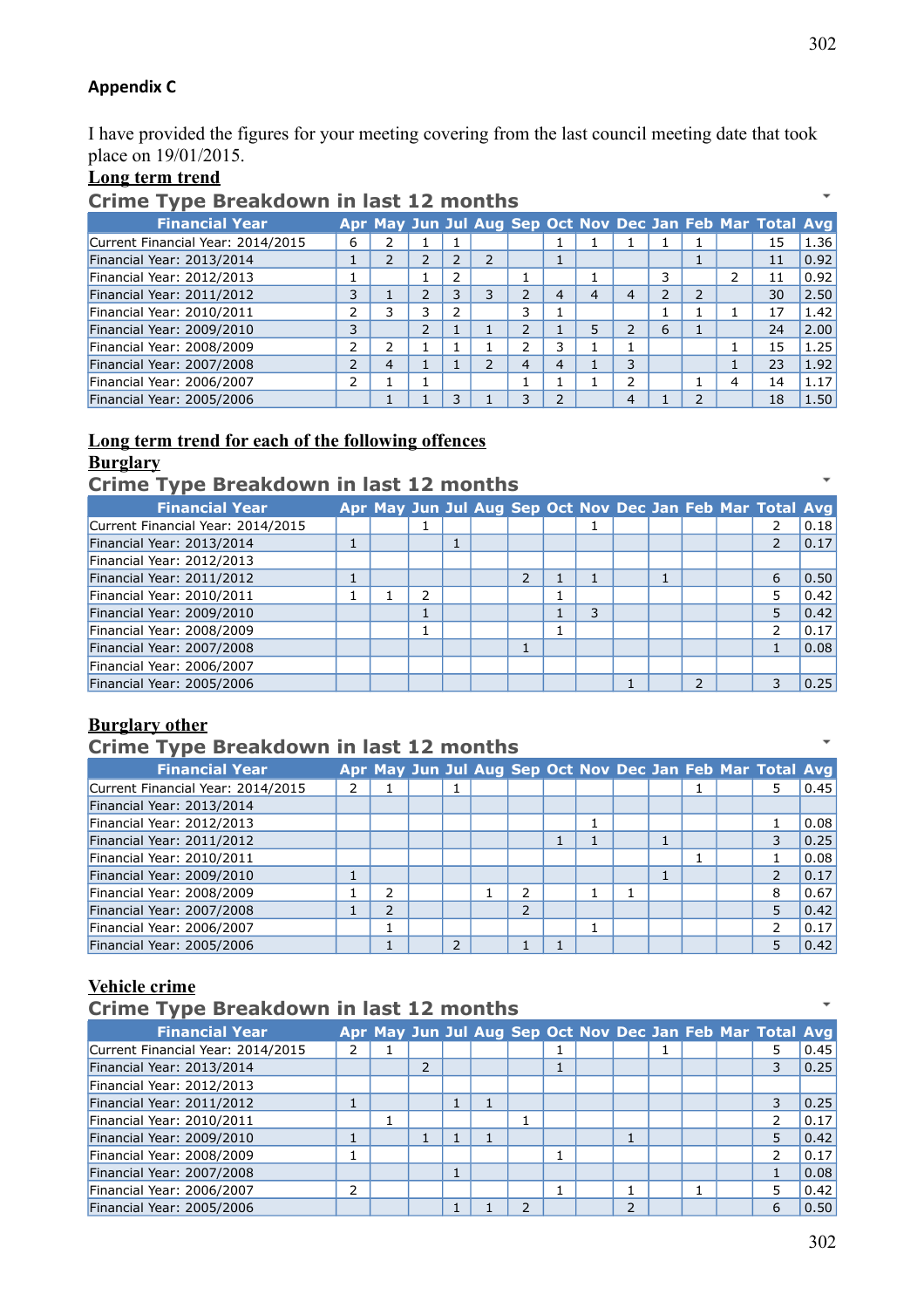### **Theft other Crime Type Breakdown in last 12 months**

| <b>Financial Year</b>             |   |  |                          |                          |  |   |               | Apr May Jun Jul Aug Sep Oct Nov Dec Jan Feb Mar Total Avg |      |
|-----------------------------------|---|--|--------------------------|--------------------------|--|---|---------------|-----------------------------------------------------------|------|
| Current Financial Year: 2014/2015 |   |  |                          |                          |  |   |               |                                                           | 0.18 |
| Financial Year: 2013/2014         | 2 |  |                          |                          |  |   |               |                                                           | 0.17 |
| Financial Year: 2012/2013         |   |  |                          |                          |  |   |               | 3                                                         | 0.25 |
| Financial Year: 2011/2012         |   |  |                          |                          |  |   |               |                                                           | 0.42 |
| Financial Year: 2010/2011         |   |  |                          |                          |  |   |               |                                                           | 0.42 |
| Financial Year: 2009/2010         |   |  |                          |                          |  | 3 |               | 6                                                         | 0.50 |
| Financial Year: 2008/2009         |   |  |                          |                          |  |   |               |                                                           | 0.08 |
| Financial Year: 2007/2008         |   |  | $\overline{\phantom{a}}$ | $\overline{\phantom{a}}$ |  |   |               | 8                                                         | 0.67 |
| Financial Year: 2006/2007         |   |  |                          |                          |  |   | $\mathcal{P}$ | 3                                                         | 0.25 |
| Financial Year: 2005/2006         |   |  |                          |                          |  |   |               |                                                           | 0.17 |

### **Criminal damage**

### **Crime Type Breakdown in last 12 months**

| <b>Financial Year</b>             |               |  |   |  |  |  | Apr May Jun Jul Aug Sep Oct Nov Dec Jan Feb Mar Total Avg |      |
|-----------------------------------|---------------|--|---|--|--|--|-----------------------------------------------------------|------|
| Current Financial Year: 2014/2015 |               |  |   |  |  |  |                                                           |      |
| Financial Year: 2013/2014         |               |  |   |  |  |  |                                                           | 0.17 |
| Financial Year: 2012/2013         |               |  |   |  |  |  | 5                                                         | 0.42 |
| Financial Year: 2011/2012         |               |  |   |  |  |  | 9                                                         | 0.75 |
| Financial Year: 2010/2011         |               |  |   |  |  |  |                                                           | 0.08 |
| Financial Year: 2009/2010         |               |  | 2 |  |  |  | 6                                                         | 0.50 |
| Financial Year: 2008/2009         |               |  |   |  |  |  |                                                           |      |
| Financial Year: 2007/2008         | $\mathcal{P}$ |  |   |  |  |  | 5                                                         | 0.42 |
| Financial Year: 2006/2007         |               |  |   |  |  |  |                                                           | 0.17 |
| Financial Year: 2005/2006         |               |  |   |  |  |  |                                                           | 0.08 |

#### **Theft of motor vehicle**

#### **Crime Type Breakdown in last 12 months**

| <b>Financial Year</b>             |  |  |  |  |  |  | Apr May Jun Jul Aug Sep Oct Nov Dec Jan Feb Mar Total Avg |      |
|-----------------------------------|--|--|--|--|--|--|-----------------------------------------------------------|------|
| Current Financial Year: 2014/2015 |  |  |  |  |  |  |                                                           | 0.09 |
| Financial Year: 2013/2014         |  |  |  |  |  |  |                                                           |      |
| Financial Year: 2012/2013         |  |  |  |  |  |  |                                                           |      |
| Financial Year: 2011/2012         |  |  |  |  |  |  |                                                           | 0.08 |
| Financial Year: 2010/2011         |  |  |  |  |  |  |                                                           |      |
| Financial Year: 2009/2010         |  |  |  |  |  |  |                                                           | 0.08 |
| Financial Year: 2008/2009         |  |  |  |  |  |  |                                                           | 0.08 |
| Financial Year: 2007/2008         |  |  |  |  |  |  |                                                           |      |
| Financial Year: 2006/2007         |  |  |  |  |  |  |                                                           | 0.17 |
| Financial Year: 2005/2006         |  |  |  |  |  |  |                                                           | 0.08 |

#### **Theft from motor vehicle**

**Crime Type Breakdown in last 12 months Financial Year Apr May Jun Jul Aug Sep Oct Nov Dec Jan Feb Mar Total Avg** Current Financial Year: 2014/2015 2 1 1 4 0.36 Financial Year: 2013/2014 2 1 3 0.25 Financial Year: 2012/2013 Financial Year: 2011/2012 1 1 1 1 1 1 1 1 1 1 1 1 2 0.17 Financial Year: 2010/2011 1 1 1 1 1 1 1 1 1 1 1 2 0.17<br>Financial Year: 2009/2010 1 1 1 1 1 1 1 1 1 4 0.33 Financial Year: 2009/2010 1 1 1 1 1 Financial Year: 2008/2009 1 1 0.08 Financial Year: 2007/2008 1 1 0.08 Financial Year: 2006/2007 2 2 1 3 0.25<br>
Financial Year: 2005/2006 1 3 0.25 Financial Year: 2005/2006 1 2 2 2 3 42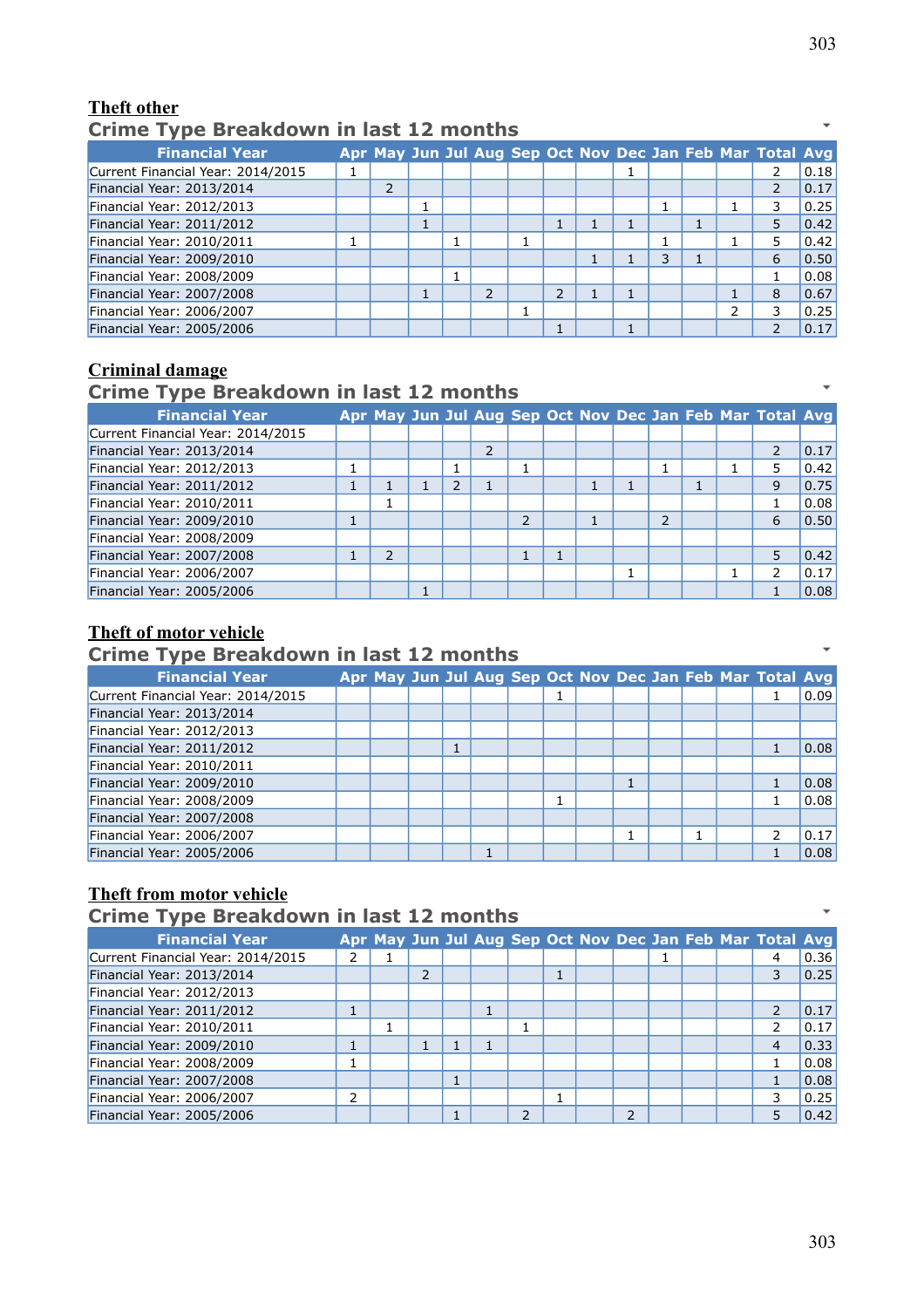#### **Year to date crime**

|                                                       | <b>Recorded</b><br>Crime        |                       |                                |
|-------------------------------------------------------|---------------------------------|-----------------------|--------------------------------|
| <b>Crime Type</b>                                     | 4<br>to<br>12/03/1 12/03/1<br>4 | 19/01/1 19/01/1<br>to | $\frac{0}{0}$<br><b>Change</b> |
| Violence<br>without<br><u>Injury</u>                  | 1                               | 0                     | $-100.0%$                      |
| <b>Burglary</b><br><b>Dwelling</b>                    | $\Omega$                        | 0                     | n/a                            |
| Burglary -<br>Non<br><b>Dwelling</b>                  | 0                               | 1                     | n/a                            |
| Vehicle<br><b>Offences</b>                            | 0                               | 0                     | n/a                            |
| <b>Other Theft</b>                                    | 0                               | 1                     | n/a                            |
| Miscellaneou<br>s Crimes<br><b>Against</b><br>Society | U                               | 0                     | n/a                            |
| Total                                                 | 1                               | 2                     | $+100.0$<br>%                  |

#### **The following crime has been recorded in the time period since the last meeting**

- **18/02/2015 Burglary other than in a dwelling Potton Road Wrestlingworth**  Unknown offenders have entered a shed causing no damage and have removed two power tools.
- **12/03/2015 Theft other Village Road, Cockayne & Hatley Unknown offenders have** entered some land and stolen a free standing cast iron letter box from location.

#### **Other information**

There was a concern at the last meeting that was raised regarding recording of crimes and the procedures.

If you wish to report an incident to the police you should do the following:

- Report the incident to 999 or the non-emergency number on 101 when a potential crime could have occurred.
- Once reported, the control room will give a CAD reference number which shows you have logged a call with the police.
- If it can be identified that a crime has been committed, you will be given a crime reference number which is a recorded crime.

#### **Op Vision**

An OP VISION day has been planned for 07/04/2015 in Wrestlingworth and Cockayne & Hatley between 13:30 and 15:30 hours. There will be several PCSO's door knocking in the area offering crime prevention advice. The mobile police station will be parked at the memorial car park for the duration. There will be an opportunity to purchase SMARTWATER at a discounted, one off price of £15.00. If any of you are free on the day to help, you would be more than welcome to attend. I will email you an update from the day of how many homes were visited etc.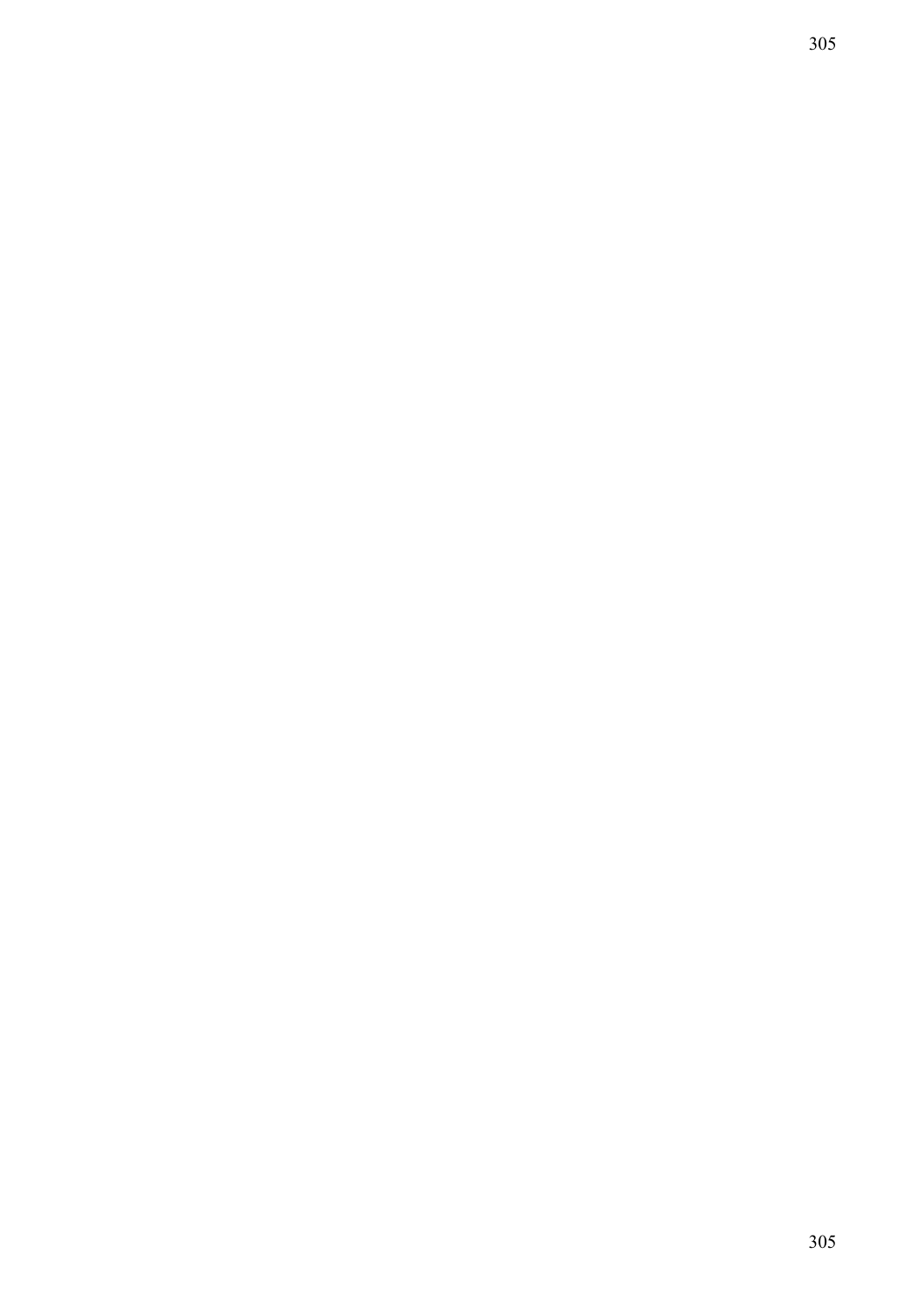# **Appendix D**

# **FINANCIAL STATEMENT AT 31 March 2015**

|                                   | 2014/15    |                |               | <u>2013/14</u> | 2012/13       |
|-----------------------------------|------------|----------------|---------------|----------------|---------------|
|                                   | Provisiona |                |               |                |               |
|                                   | Year to    | <b>Varianc</b> |               |                |               |
|                                   | date       | e              | <b>Budget</b> | <b>Actual</b>  | <b>Actual</b> |
| Income                            |            |                |               |                |               |
| Precept                           | 19000      | 0              | 19000         | 21122          | 19000         |
| Interest                          | 28         | $-8$           | 20            | 26             | 22            |
| <b>Grass Cutting Contribution</b> | 353        | $-1$           | 352           | 352            | 353           |
| VAT refund                        | 1889       | $-1389$        | 500           | 581            | 1198          |
| <b>Total Income</b>               | 21270      | $-1398$        | 19872         | 22081          | 20573         |
| <b>Expenses</b>                   |            |                |               |                |               |
| Grass and Hedge cutting           | 5354       | 146            | 5500          | 3468           | 5304          |
| Grants (see below)                | 750        | 1250           | 2000          | 3350           | 3226          |
| Clerk's salary                    | 2980       | $-480$         | 2500          | 2463           | 2084          |
| Clerk's expenses                  | 312        | $-12$          | 300           | 288            | 289           |
| Lighting - electricity            | 1023       | 177            | 1200          | 1023           | 1020          |
| Lighting - maintenance            | 387        | $-107$         | 280           | 258            | 193           |
| <b>General Maintenance</b>        | 42         | 58             | 100           |                | 10            |
| Churchyard Maintenance            | 1063       | 937            | 2000          |                |               |
| <b>Church Clock Maintenance</b>   | 266        | 14             | 280           | 259            | 252           |
| <b>Playground Maintenance</b>     | 114        | 9886           | 10000         | 114            | 112           |
| <b>Brook Maintenance Fund</b>     |            | 10000          | 10000         |                |               |
| Notice Board                      | 2283       | $-83$          | 2200          |                |               |
| War Memorial                      |            | 425            | 425           |                |               |
| Insurance                         | 697        | 3              | 700           | 1430           | 1399          |
| Playing field lease               | 240        | 120            | 360           | 1080           | 720           |
| Amenity Field lease               |            | 120            | 120           |                |               |
| Allotment lease and set up        |            | 2500           | 2500          |                |               |
| <b>Accountants fees</b>           | 281        | $-11$          | 270           | 120            | 212           |
| <b>Affiliation Fees</b>           | 270        | 30             | 300           | 258            | 254           |
| <b>British Legion</b>             | 25         | 5              | 30            | 30             | 30            |
| <b>Memorial Hall Hire</b>         | 114        | 6              | 120           | 122            | 97            |
| Millennium Garden                 | 18         | 82             | 100           |                | 24            |
| Parish Tidy Up                    | 312        | 0              | 312           | 312            | 280           |
| Neighbourhood Plan                | 88         | 1912           | 2000          |                |               |
| Defibrillator set up & maint.     |            | 1500           | 1500          |                |               |
| <b>Election expenses</b>          |            | 120            | 120           |                |               |
| Training expenses                 | 90         | 90             | 180           |                | 10            |
| Tax                               | 10         | $\mathbf{0}$   | $\mathbf 0$   | 0              | 0             |
| Web site                          | 100        | $\pmb{0}$      | 500           | 130            |               |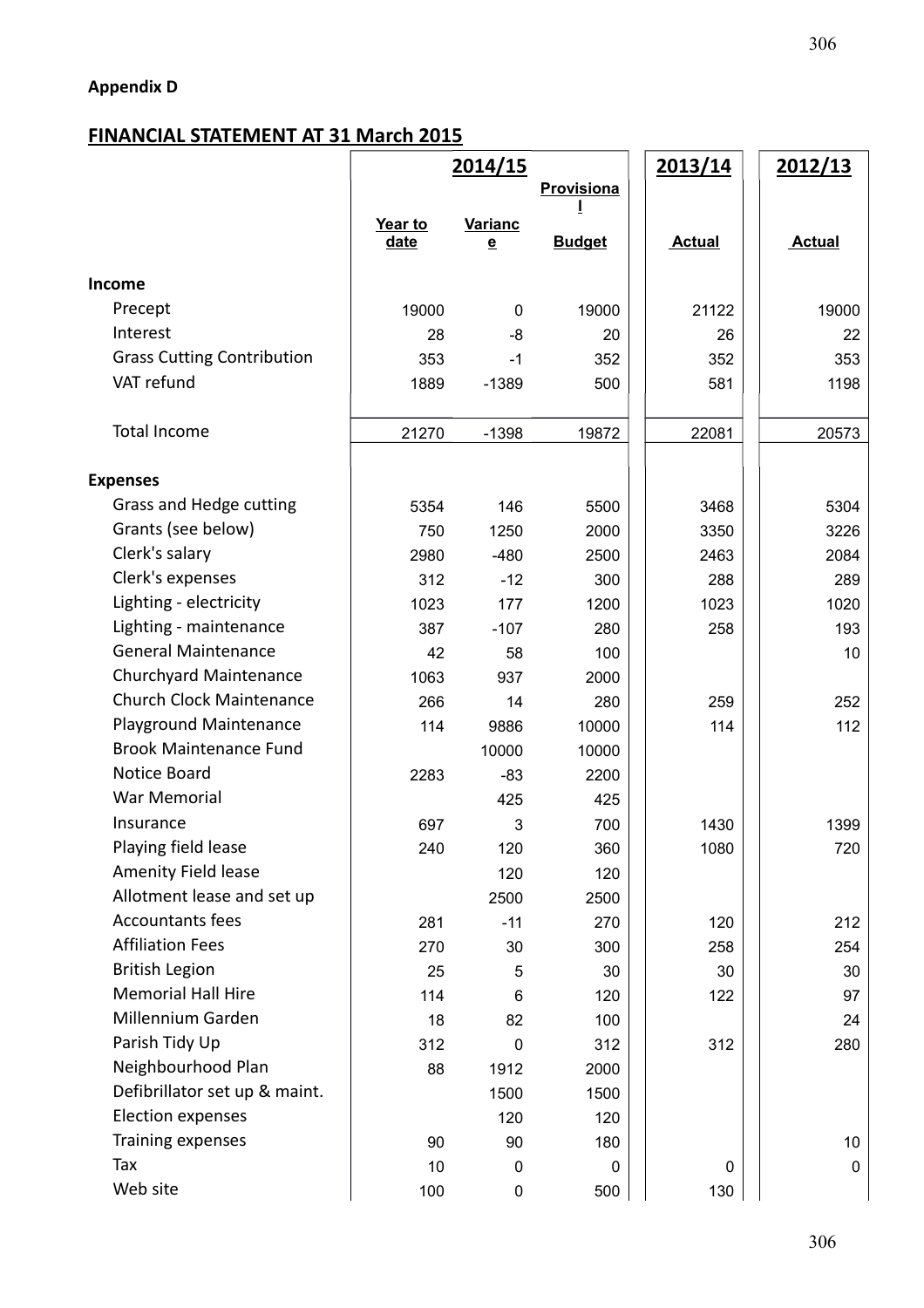| <b>Total Expenses</b>             | 16819 | 28688    | 45897    | 14705 | 15516 |
|-----------------------------------|-------|----------|----------|-------|-------|
| <b>Surplus</b>                    | 4451  | $-30086$ | $-26025$ | 7376  | 5057  |
| <b>RESERVES</b>                   |       |          |          |       |       |
| Bank brought forward              | 48291 |          | 48291    | 40915 | 35858 |
| (Deficit)/Surplus for period      | 4451  |          | $-26025$ | 7376  | 5057  |
| Bank carried forward              | 52742 |          | 22266    | 48291 | 40915 |
|                                   |       |          |          |       |       |
| <b>GRANTS PAID IN YEAR</b>        |       |          |          |       |       |
| Village Link                      | 150   |          | 150      | 600   | 600   |
| Wrestlingworth Pre School/PTA     | 500   |          | 500      | 500   | 500   |
| Wrestlingworth Memorial Hall      |       |          |          | 1000  | 1500  |
| St Johns Church                   |       |          |          | 1000  | 336   |
| <b>St Peters Church</b>           |       |          |          |       | 290   |
| Potton Town Council re Gypsy site |       |          |          | 150   |       |
| Marias Ensemble                   | 100   |          |          | 100   |       |
| TBA                               |       |          | 1350     |       |       |
|                                   | 750   |          | 2000     | 3350  | 3226  |

#### **IMPORTANT NOTES**

1 It is not anticipated that the provision for the Brook will be spent this year but we need to put monies aside

2 The Playground budget is very provisional and grants will be available

3 Churchyard Maintenance relates to Wrestlingworth Balaam costs of £1063 carried over from last year

4 Grass cutting varies according to number of cuts and amount of hedge cutting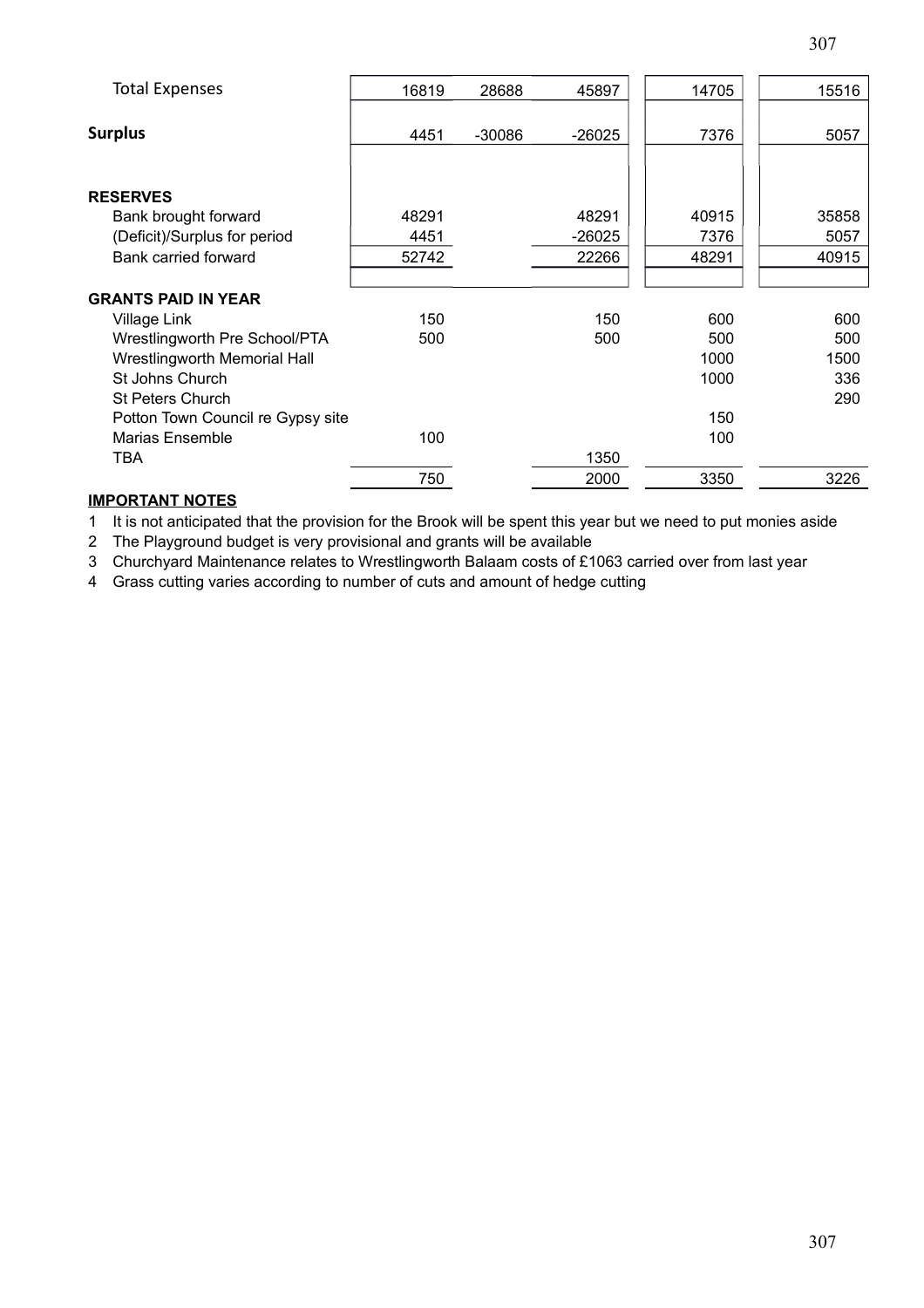# **Appendix E**

# **2015/2016 BUDGET**

|                 |                                    |                    | <u>2014/1</u>   | <u>2013/1</u>  |
|-----------------|------------------------------------|--------------------|-----------------|----------------|
|                 |                                    | 2015/16            | <u>5</u>        | $\overline{4}$ |
|                 |                                    | <b>Catherine's</b> |                 |                |
|                 |                                    | <b>Budget</b>      | <b>Forecast</b> | <b>Actual</b>  |
| Income          |                                    |                    |                 |                |
|                 | Precept                            | 19000              | 19000           |                |
|                 | Interest                           |                    |                 | 21122          |
|                 | <b>Grass Cutting Contribution</b>  | 20                 | 20              | 26             |
|                 | VAT refund                         | 352                | 352             | 352            |
|                 |                                    | 1000               | 1500            | 581            |
|                 | <b>Total Income</b>                | 20372              | 20872           | 22081          |
|                 |                                    |                    |                 |                |
| <b>Expenses</b> |                                    |                    |                 |                |
|                 | Grass and Hedge cutting            | 5500               | 4500            | 3468           |
|                 | Grants (see below)                 | 2000               | 2000            | 3350           |
|                 | Clerk's salary                     | 4230               | 2500            | 2463           |
|                 | Clerk's expenses                   | 325                | 300             | 288            |
|                 | Lighting - electricity             | 1200               | 1200            | 1023           |
|                 | Lighting - maintenance             | 400                | 280             | 258            |
|                 | <b>General Maintenance</b>         | 100                | 100             |                |
|                 | <b>Churchyard Maintenance</b>      | 2000               | 2000            |                |
|                 | <b>Church Clock Maintenance</b>    | 280                | 280             | 259            |
|                 | Playground Maintenance             | 10000              | 114             | 114            |
|                 | <b>Brook Maintenance Fund</b>      | 10000              | 0               |                |
|                 | Notice Board                       | 0                  | 2283            |                |
|                 | <b>War Memorial</b>                | 425                | 0               |                |
|                 | Insurance                          | 700                | 697             | 1430           |
|                 | Playing field lease                | 360                | $\mathbf 0$     | 1080           |
|                 | Amenity Field lease                | 120                | 0               |                |
|                 | Allotment lease and set up         | 2500               | 0               |                |
|                 | <b>Accountants fees</b>            | 270                | 281             | 120            |
|                 | <b>Affiliation Fees</b>            | 300                | 300             | 258            |
|                 | <b>British Legion</b>              | 25                 | 25              | 30             |
|                 | <b>Memorial Hall Hire</b>          | 120                | 120             | 122            |
|                 | Millennium Garden                  | 100                | 100             |                |
|                 | Parish Tidy Up                     | 312                | 312             | 312            |
|                 | Neighbourhood Plan                 | 2000               | 150             |                |
|                 | Defibrillator set up & maintenance | 1500               | 0               |                |
|                 | <b>Election expenses</b>           | 120                | 0               |                |
|                 | Training expenses                  | 500                | 180             |                |
|                 | Web site                           | 500                | 250             | 130            |
|                 | <b>Total Expenses</b>              | 45887              | 17972           | 14705          |